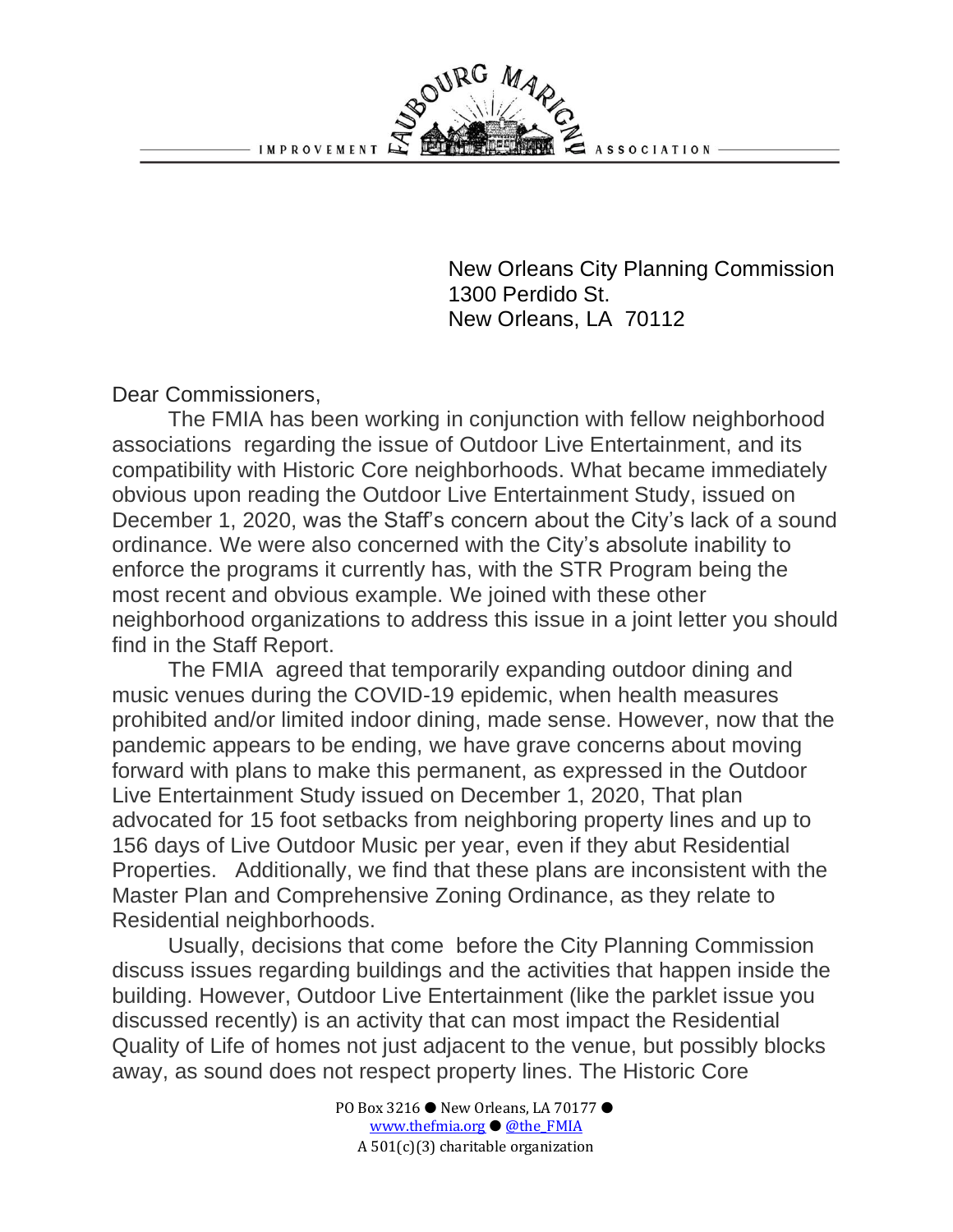IMPROVEMENT

BOURG MAR ASSOCIATION

traditionally consists of Residential properties in the middle of the block, and Commercial properties on the corners, meaning that Residential properties almost always abut Commercial properties. At a minimum, Residential properties are almost always less than a block away. The Master Plan recognizes the density of our neighborhoods and emphasizes preserving the historical character of these areas and increasing the livability for the residents themselves. The Master Plan discusses Commercial properties in our neighborhoods by stating the goal should be "small-scale neighborhood oriented commercial development" as well as "Retail and professional service establishments serving local neighborhood residents." It is incompatible with these goals to have Outdoor Music Venues neighboring residential properties, especially at a time when Short Term Rentals, Hotels and the tourist industry are outnumbering residents in the Historic Core.

The Comprehensive Zoning Ordinance echoes these same priorities, putting the neighborhood and its citizens first. Over the last few years, much development has occurred in our neighborhood that is tourist centric (hotels, STR's) and has caused our neighborhoods to lose population. So much so that the latest census numbers caused the District C boundaries to be expanded in order to make our population equal to the other districts. The CZO encourages "small scale commercial uses" within residential neighborhoods, as well as "prevent displacement of existing residents" in neighborhoods and areas with increasing market activity. Outdoor Music Venues would be incompatible with these guidelines from the CZO regarding the Historic Core.

From Frenchmen Street to St Claude, the Marigny has a long history of music venues, bars and restaurants, which contribute to its unique flavor. Allowing all of them to host Outdoor Live Music would drastically change the neighborhood and affect the Residential Character of a neighborhood that is struggling to hold on to residents. That is especially true due to the fact that there is no Sound Ordinance, as your study noted repeatedly, and that these plans would be enforced by Safety & Permits and Code Enforcement, who have shown an inability to enforce the programs and rules we currently have. We appreciate your careful consideration of this

> PO Box 3216 ● New Orleans, LA 70177 ● [www.thefmia.org](https://fmia11.wildapricot.org/) ● [@the\\_FMIA](https://www.facebook.com/theFMIA) A 501(c)(3) charitable organization